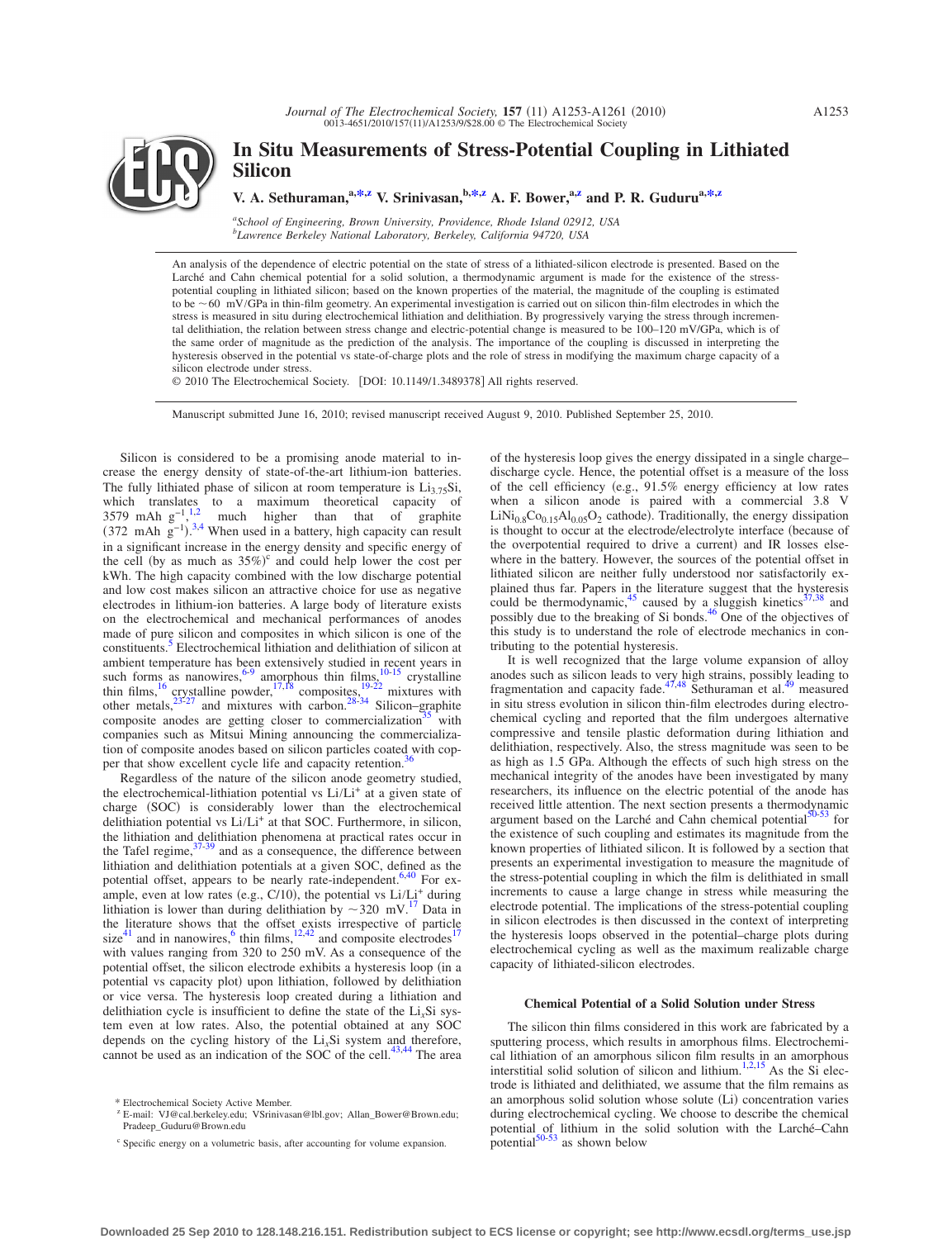$$
\mu_{Li} = \mu_{Li}^0 + RT \log \left( \gamma \frac{c}{c_{\text{max}} - c} \right) - \frac{v_{Si} \eta}{3} \sigma_{kk} - \frac{v_{Si} \beta_{ijkl}}{2} \sigma_{ij} \sigma_{kl} \quad [1]
$$

<span id="page-1-0"></span>where  $\mu_{Li}$  is the chemical potential of Li atoms in the Li–Si alloy (per mole of Li atoms),  $c$  is the Li concentration defined as the ratio of the number of atoms of Li to that of Si in a unit volume,  $c_{\text{max}}$  is the maximum possible value of *c*,  $\mu_{Li}^{0}$  is a reference chemical potential corresponding to a reference concentration of  $c = c_{\text{max}}/2$  and a stress-free state,  $\gamma$  is the activity coefficient, which takes a value of unity when  $c = c_{\text{max}}/2$ ,  $\eta$  is the rate of change of volumetric strain  $(\varepsilon_v^c)$  due to lithiation defined as  $\eta = d\varepsilon_v^c/dc$ ,  $v_{Si}$  is the molar volume of silicon (volume per mole of Si atoms before alloying with Li),  $\sigma_{ij}$ is the stress tensor, and  $\beta_{ijkl} = ds_{ijkl}/dc$ , where  $s_{ijkl}$  is the elastic compliance tensor. The assumptions and limitations of the above description for the chemical potential should be clearly understood. It is meant to describe the effects of stress and alloy composition in the context of small strains, i.e., the strains induced by the combined effects of alloying and mechanical loadings are small enough that additive decomposition of the small-strain tensor  $\varepsilon_{ij} = \varepsilon_{ij}^c + \varepsilon_{ij}^e$ +  $\varepsilon_{ij}^{\text{p}}$  is valid, where  $\varepsilon_{ij}^{\text{c}}$  is the strain due to lithium concentration alone (also referred to as compositional strain),  $\varepsilon_{ij}^e$  is the elastic strain, and  $\varepsilon_{ij}^{\text{p}}$  is the plastic strain. However, in Si–Li alloy, the volumetric strain can be as large as 270% when  $\sim$  1.5 GPa.<sup>54</sup> To be accurate, one would have to develop a new form of the chemical potential using finite kinematics and an appropriate conjugate pair of stress and strain measures in writing the Gibbs free energy (e.g., Lagrangian strain and material stress). The errors arising from neglecting the finite kinematics can be substantial, especially at high Li concentrations. Although we recognize these limitations, as a starting point, we choose to proceed with Eq. [1](#page-1-0) as an approximation. Moreover, for small Li concentrations, when the volume expansion is still within the small-strain approximation, Eq. [1](#page-1-0) would be a good description of the chemical potential. Further, Larché and Cahn assume small solute concentrations, which is clearly violated in the Si–Li system in which the ratio of the number of solute atoms to that of solvent atoms can be as high as 3.75. An additional assumption in writing Eq. [1](#page-1-0) is that the compositional strain is isotropic, i.e.,  $\varepsilon_{ij}^c$  $=(\varepsilon_{\rm v}^{\rm c}/3)\delta_{\rm ij}$ , where  $\delta_{\rm ij}$  is the Kronecker delta.

*Estimation of stress–potential coupling*.— When a piece of Si with some Li in it is introduced into an electrolyte containing  $Li<sup>+</sup>$ , it is expected that the following equilibrium is established at the interface between the Li atoms in silicon, Li<sup>+</sup> ions in the electrolyte, and electrons in silicon

$$
Li(Si) \rightleftharpoons Li^{+}(elyte) + e^{-}(Si)
$$
 [2]

where the symbol in parenthesis refers to the phase where the preceding species is found ("elyte" stands for electrolyte). The equilibrium condition for the above reaction can be written as

$$
\sum_{i} v_i \tilde{\mu}_i = 0
$$
 [3]

where  $v_i$  is the stoichiometric number of each species i and  $\tilde{\mu}_i$  is its electrochemical potential, which is defined as

$$
\widetilde{\mu}_i = \mu_i + z_i F \varphi_I \tag{4}
$$

where  $\mu_i$  is the chemical potential of species i,  $\varphi_I$  is the electric potential in phase I in which the charged species is found, *F* is the Faraday's constant, and  $z_i$  is the valence of species i. So, at equilibrium

$$
\widetilde{\mu}_{Li}(Si) = \widetilde{\mu}_{Li^+}(elyte) + \widetilde{\mu}_e-(Si)
$$
\n[5]

<span id="page-1-1"></span>Taking the Li atoms in Si to be neutral and combining Eq. [5](#page-1-1) with Eq. [1](#page-1-0) gives

$$
\mu_{Li}^{0}(Si) + RT \log \left(\gamma_{1} \frac{c}{c_{\text{max}} - c}\right) - \frac{v_{Si} \eta}{3} \sigma_{kk} - \frac{v_{Si} \beta_{ijkl}}{2} \sigma_{ij} \sigma_{kl}
$$
\n
$$
= \left[ \mu_{Li^{+}}^{0}(elyte) + RT \log \left(\gamma_{2} \frac{m}{m_{0}}\right) + F \varphi_{elyte} \right] + \left[ \mu_{e^{-}}^{0}(Si) + RT \log \left(\gamma_{3} \frac{c_{e}}{c_{e_{0}}}\right) - F \varphi_{Si} \right]
$$
\n
$$
(6)
$$

The left side is the Larché–Cahn potential for Li in Li–Si solid solution. In the above equation,  $m$  is the concentration of  $Li<sup>+</sup>$  in the electrolyte and  $m_0$  is its reference value,  $c_e$  is the concentration of electrons in Si and  $c_{e_0}$  is its reference value, and  $\gamma_1$  is the activity coefficient of Li in Si,  $\gamma_2$  is that of  $\sim$  2 in the electrolyte,  $\gamma_3$  is that of electrons in Si, and  $\mu_{e^-}^0$  is the reference chemical potential of electrons in Si. Recognizing that the electron density in Si is effectively constant, the above equation can be rearranged to read

<span id="page-1-2"></span>
$$
\mu_{Li}^{0}(Si) - \mu_{e^{-}}^{0}(Si) + F(\varphi_{Si} - \varphi_{elyte}) + RT \log \left(\gamma_{1} \frac{c}{c_{\text{max}} - c}\right)
$$

$$
- \frac{\nu_{Si}\eta}{3}\sigma_{kk} - \frac{\nu_{Si}\beta_{ijk}}{2}\sigma_{ij}\sigma_{kl} = \left[\mu_{Li^{+}}^{0}(elyte) + RT \log \left(\gamma_{2} \frac{m}{m_{0}}\right)\right]
$$

$$
\tag{7}
$$

The right side is the chemical potential of  $Li^+$  in the electrolyte,  $\mu_{Li^+}$ elyte. Let the electric potential difference between the Si electrode and the electrolyte,  $(\varphi_{Si} - \varphi_{elyte}) = E'$ . Similarly, let the electric potential difference between the electrolyte and a reference Li counter electrode be  $(\varphi_{\text{elyte}} - \varphi_{\text{Li}}) = E''$ . Using Eq. [7,](#page-1-2) the equilibrium potential of the Li/Si half-cell  $E_0 = E' + E''$  can be written as

$$
FE_0 = \mu_{Li^+}(elyte) - \mu' + FE''
$$
 [8]

<span id="page-1-3"></span>where

$$
\mu' = \mu_{Li}^0(Si) - \mu_{e^-}^0(Si) + RT \log \left( \gamma_1 \frac{c}{c_{\text{max}} - c} \right) - \frac{v_{Si} \eta}{3} \sigma_{kk}
$$

$$
- \frac{v_{Si} \beta_{ijkl}}{2} \sigma_{ij} \sigma_{kl} \tag{9}
$$

<span id="page-1-4"></span>E<sup>"</sup> remains constant if the concentration of Li<sup>+</sup> in the electrolyte does not change. Equations [8](#page-1-3) and [9](#page-1-4) reveal the coupling between the state of stress  $\sigma_{ij}$  in the Si electrode and the cell potential  $E_o$ . Traditionally, the change in the electrode potential with lithiation is thought to be due to the change in the entropic  $(\log)$  term in Eq. [9](#page-1-4) and possibly due to the change in the binding energy, which could depend on concentration (which would be reflected in the activity coefficient). Equation [9](#page-1-4) shows that stress can affect the potential in two ways: The last term represents the rate of change of elastic energy due to change in the elastic constants; the preceding term is analogous to the  $P\Delta V$  term in the chemical potential of a gaseous mixture, where work must be done against the pressure *P* to increase the volume  $\Delta V$  by introducing an additional material.

It is instructive to examine the relative magnitudes of these two stress terms. Assuming that the elastic properties of the material remain isotropic, the compliance tensor,  $s_{ijkl}$ , in terms of the elastic modulus  $E$  and the Poisson's ratio  $v$  is given by

$$
s_{ijkl} = \frac{1+v}{E} (\delta_{il}\delta_{jk} + \delta_{ik}\delta_{jl}) - \frac{v}{E} \delta_{ij}\delta_{kl}
$$
 [10]

from which the last term in Eq. [9](#page-1-4) becomes

$$
\frac{\beta_{ijkl}}{2}\sigma_{ij}\sigma_{kl} = \frac{\partial}{\partial c}\left(\frac{1+v}{E}\right)\sigma_{ij}\sigma_{ij} - \frac{\partial}{\partial c}\left(\frac{v}{E}\right)\sigma_{kk}^{2}
$$
 [11]

<span id="page-1-5"></span>In the context of the experiments on thin-film silicon electrodes presented in this paper,  $\sigma_{ij}$  represents a state of equibiaxial stress  $\sigma$ in the plane of the film and zero stress in the out-of-plane direction for which Eq. [11](#page-1-5) becomes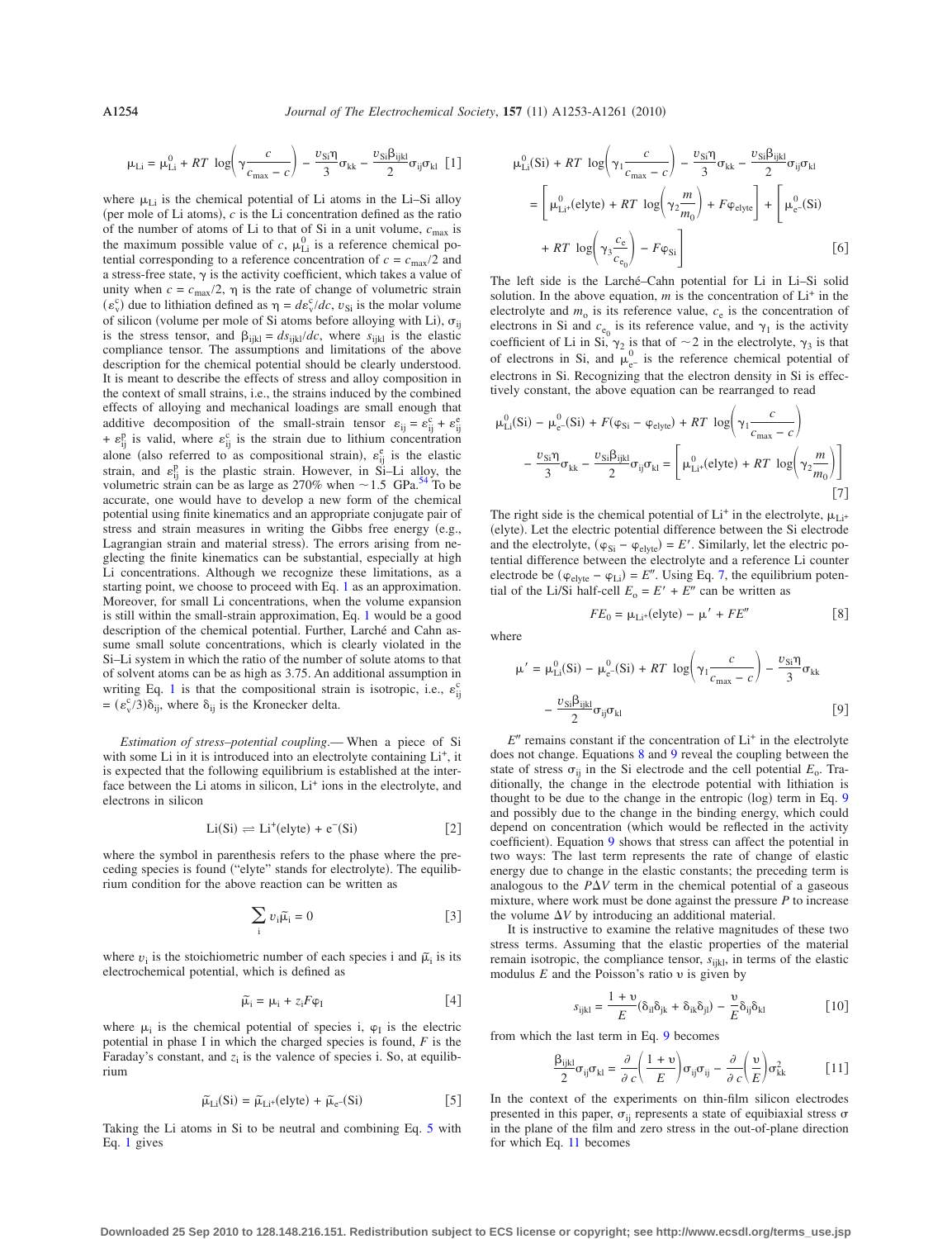<span id="page-2-0"></span>

Figure 1. (Color online) Schematic illustration of the home-made electrochemical cell is shown along with the MOS setup to measure substrate curvature. The schematic is not drawn to scale. In this twoelectrode configuration, Si thin film is the working electrode and Li metal is the counter and reference electrodes. Above right: The layered configuration of the working electrode on Si wafer substrate is shown.

$$
\frac{\beta_{ijkl}}{2}\sigma_{ij}\sigma_{kl} = \sigma^2 \frac{\partial}{\partial c} \left(\frac{1}{E^*}\right)
$$
 [12]

where  $E^*$  is the biaxial modulus,  $E^* = E/(1 - v)$ . The ratio (*r*) of the last term in Eq. [9](#page-1-4) to its preceding term can be expressed as

$$
r = \frac{3}{2} \frac{\sigma}{\eta} \frac{\partial}{\partial c} \left( \frac{1}{E^*} \right) \tag{13}
$$

In earlier experiments, $49$  it was reported that the stress in silicon films during electrochemical cycling is of the order of 1 GPa. From published results on the rate of volumetric expansion of silicon during lithiation,  $\ln 17 \eta = 0.7$ . In a separate experimental investigation, we measured the biaxial modulus of silicon thin films as a function of lithium concentration<sup>35</sup> and found that  $E^*$  varies from *ca*. 80 GPa when  $c = 0.3$  to *ca*. 35 GPa when  $c = 3$ . A similar reduction in the elastic modulus was predicted by the computational results of Shenoy et al.<sup>56</sup> From these values,  $r = 1\%$ . Hence, the contribution to the chemical potential change due to the  $\beta_{ijkl}\sigma_{ij}\sigma_{kl}/2$  term is small compared to that of the  $\eta \sigma_{kk}/3$  term and is therefore ignored in the subsequent discussion.

At fixed Li concentration in Si and Li<sup>+</sup> concentration in the electrolyte, the change in the cell potential in response to a change in stress can be written as (from Eq.  $8$  and  $9$ )

$$
\Delta E_0 = \frac{v_{\rm Si}\eta}{3F} \Delta \sigma_{\rm kk} \tag{14}
$$

<span id="page-2-1"></span>The density of amorphous silicon is reported to be 2.2  $g/cm<sup>3</sup>$ ,<sup>[57](#page-8-6)</sup> from which  $v_{\text{Si}} = 12.7 \text{ cm}^3/\text{mol}$  and  $F = 96,485 \text{ C/mol}$ . From these values, the stress-potential coupling in silicon in a thin-film configuration can be estimated to be

$$
\frac{\Delta E_0}{\Delta \sigma} = 62 \text{ mV/GPa} \tag{15}
$$

A compressive stress of 1 GPa decreases the Li/Si half-cell potential by  $\sim 62$  mV and a tensile stress of 1 GPa increases this potential by the same value. To examine the relative importance of this number, consider the potential change during lithiation of silicon in a Si/Li half-cell. For most of the lithiation, the potential decreases monotonically between  $\sim 0.5$  V and 10 mV vs Li/Li<sup>+</sup>; hence, a potential change of 60 mV is about 25% of the average

lithiation potential, which implies that the stress effect can be substantial and should be taken into account in lithium-ion battery modeling and energy efficiency calculations.

In the experiments reported by Sethuraman et al.<sup>49</sup> during a lithiation–delithiation cycle, the difference in compressive and tensile stresses was seen to vary  $\sim$  2 to 3 GPa, which, by the above estimate, can contribute substantially to the potential offset in the hysteresis loop of the potential vs SOC plot. The energy dissipation represented by this fraction of the hysteresis plot corresponds to the mechanical energy dissipation due to plastic flow of the film during lithiation (plastic flow in compression) and delithiation (plastic flow in tension). These observations motivate the present experimental investigation to measure the stress-potential coupling in silicon thinfilm electrodes, which is described in the next section.

### **Experimental**

*Electrochemical cell.*— Silicon wafers [single-side polished, 50.8 mm diameter, nominally  $425-450 \mu m$  thick, (111) orientation, and with 200 nm thermally grown oxide on all sides] were used as substrates for electrode fabrication. The oxide layer isolates the silicon wafer from participating in the electrochemical reactions. A 500 nm copper thin film was first sputtered onto the unpolished side of the Si wafer, followed by the deposition of  $\sim$  250 nm silicon film (see Fig. [1](#page-2-0)). Copper thin films were prepared by  $\alpha$  sputtering of a copper target (2 in. diameter, 0.25 in. thick disc, 99.995%, Kurt J. Lesker Company) at 150 W and a pressure of 0.266 Pa of argon. Silicon thin films were prepared by radio-frequency magnetron sputtering a silicon target  $(2 \text{ in. diameter}, 0.25 \text{ in. thick disc}, 99.995\%)$ Si) at 180 W power and at a pressure of 0.266 Pa of argon 99.995%. Previous studies have shown that silicon sputtered under these conditions results in amorphous films.<sup>37</sup> Furthermore, it was shown in the literature that the Cu underlayer is critical to the cy-<br>cling of Si thin films,<sup>58,[59](#page-8-8)</sup> which serves as a current collector and aids in uniform current distribution on the Si electrode. The electrochemical cell assembly is shown schematically in Figure [1.](#page-2-0)

The Si wafer (coated with the Cu and Si thin films) was then assembled into a home-made electrochemical cell with a glass win-dow (Figure [1](#page-2-0)). Lithium metal acts as the counter and reference electrodes (diameter  $= 5.08$  cm, thickness  $= 1.5$  mm), which is separated from the Si electrode by a woven Celgard C480 separator  $thickness = 21 \mu m$ , Celgard Inc., Charlotte, NC). A 1.2 M lithium hexafluoro-phosphate in 1:2 (vol %) ethylene carbonate:diethyl car-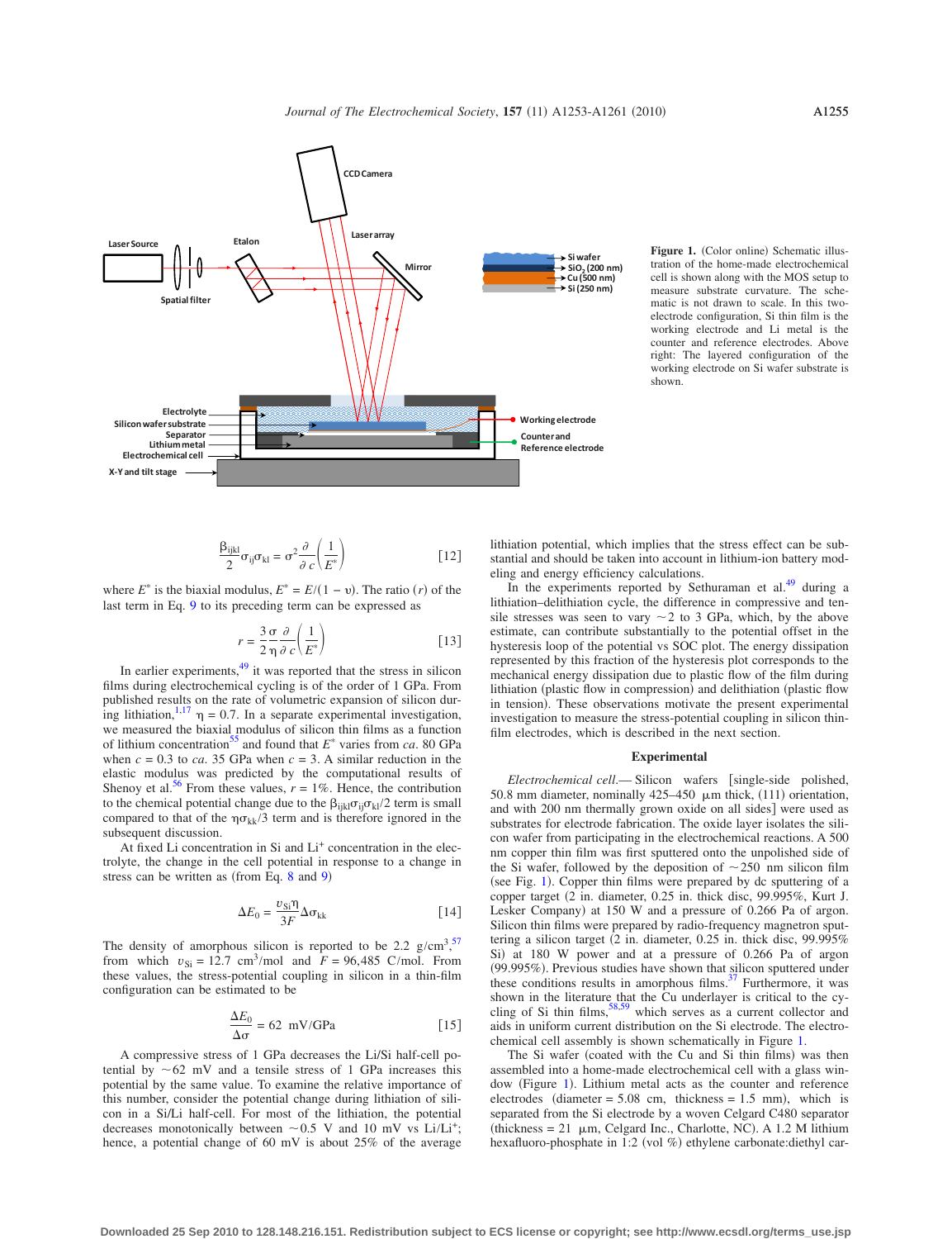<span id="page-3-0"></span>

| Parameter         | Definition                                               | Value                          | Comments        |
|-------------------|----------------------------------------------------------|--------------------------------|-----------------|
| ағ                | Film diameter (also Si wafer diameter)                   | $5.08$ cm                      | Measured        |
| $E_{\rm s}$       | Young's modulus of $Si(111)$ wafer                       | 169 GPa                        | Ref. 63         |
| $c_{\text{max}}$  | Maximum stoichiometric ratio in lithiated-silicon system | 3.75                           | Ref. 22         |
| $h^0_{\epsilon}$  | Initial film thickness                                   | $250 \text{ nm}$               | Measured        |
| $h_{\rm s}$       | Wafer thickness                                          | $450 \mu m$                    | Measured        |
| $2L/\cos(\theta)$ | Mirror constant                                          | $2.96 \text{ m}$               | Measured        |
| η                 | Rate of volume expansion                                 | 0.7                            | Ref. 1 and $17$ |
| $v_{\rm s}$       | Poisson's ratio of $Si(111)$                             | 0.26                           | Ref. 63         |
| $v_{\rm Si}$      | Molar volume of amorphous Si                             | $12.7 \text{ cm}^3/\text{mol}$ | Ref. 57         |
| $\rho_f$          | Silicon film density                                     | 2.2 $g/cm^3$                   | Ref. 57         |

**Table I. Parameters used for the stress-potential calculations presented in this study.**

bonate with 10% fluoroethylene carbonate (FEC) additive was used as the electrolyte. The FEC additive increases the cycling efficiency of silicon electrodes, probably due to the formation of a stable solid electrolyte interphase (SEI) layer. $60$ 

*Electrochemical measurements*.— Electrochemical measurements were conducted in an environmental chamber in an ultrahigh pure argon atmosphere at  $25^{\circ}C$  ( $\pm 1^{\circ}C$ ) using a Solartron 1470E MultiStat system (Solartron Analytical, Oak Ridge, TN), and data acquisition was performed using the Corrware software (Scribner Associates Inc., Southern Pines, NC). The cell was cycled galvanostatically at a current of 12.5  $\mu$ A/cm<sup>2</sup> (ca. C/8 rate) between 1.2 and  $0.01$  V vs  $Li/Li^{+}$ . The data acquisition rate was 1 Hz for all the electrochemical experiments. The lower limit of 0.01 V vs Li/Li+ was chosen to avoid lithium plating and the formation of the crystalline  $Li<sub>15</sub>Si<sub>4</sub> phase$ . Open-circuit relaxation experiments were conducted at the end of the lithiation and delithiation steps, as well as during the stress-potential experiments. The input impedance of the instrument was 12  $G\Omega$ , and hence, the current due to the opencircuit potential measurement was negligible.

*In situ stress measurements*.— Stresses in the silicon thin film were measured by monitoring the substrate curvature changes during electrochemical lithiation and delithiation. The relationship between the biaxial film stress,  $\sigma_f$ , and the substrate curvature,  $\kappa$ , is given by the Stoney equation<sup>6</sup>

$$
\sigma_{\rm f} = \frac{E_{\rm s} h_{\rm s}^2 \kappa}{6h_{\rm f}(1 - v_{\rm s})}
$$
 [16]

where  $E_s$  and  $v_s$  are the Young's modulus and the Poisson's ratio of the substrate, respectively, and  $h<sub>s</sub>$  is the substrate thickness. Values for  $E_s$  and  $v_s$  were obtained from Brantley's work (see Table [I](#page-3-0)).<sup>[63](#page-8-12)</sup> Based on in situ observations of height and volume changes during<br>lithiation/delithiation in thin-film silicon electrodes<sup>64[,65](#page-8-14)</sup> reported, it is reasonable to assume that the film thickness increases linearly with the SOC, i.e.,  $h_f = h_f^0$  (1 + 2.7*z*), where  $h_f^0$  is the initial film thickness and  $\zeta$  is the SOC, which can vary between 0 and 1. Here,  $z = 1$  corresponds to a charge capacity of 3579 mAh/g, which corresponds to a volume expansion of 370%.

The substrate curvature was monitored with a multibeam optical sensor (MOS) wafer curvature system (kSA-MOS, K-Space Associates, Inc., Dexter, MI, which is illustrated schematically with the electrochemical cell in Fig. [1.](#page-2-0) The MOS system uses a parallel array of laser beams that get reflected off the sample surface and captured on a charge-coupled device (CCD) camera. The relative change in the spot spacing is related to the wafer curvature through

$$
\kappa = \frac{(d - d^0)}{d^0} \frac{1}{A_m} \tag{17}
$$

where *d* is the distance between two adjacent laser spots on the CCD camera (see Fig. 1b in Ref. [49](#page-8-0)),  $d_0$  is the initial distance, and  $A_m$  is the mirror constant given by  $2L/\cos(\theta)$ , *L* is the optical path length of the laser beam between the sample and the CCD array, and  $\theta$  is the incident angle of the laser beam on the sample. The mirror constant *A*<sup>m</sup> is measured by placing a reference mirror of known curvature in the sample plane and measuring the relative change in the spot spacing. The spot spacing data were collected at a rate of 1 Hz in all the experiments. Throughout this study, the sign convention for compressive stress is negative, whereas that for tensile stress is positive.

Figure [2](#page-3-1) shows the variation in potential and stress during a lithiation–delithiation cycle. Upon lithiation, the substrate constraint results in a compressive stress in the film, the magnitude of which increases linearly with capacity. The rapid, linear increase in the compressive stress indicates the initial elastic response. At a compressive stress of  $\sim$  1.5 GPa, the film appears to reach the elastic limit and the stress reaches a plateau, which indicates that further volume expansion is accommodated by plastic deformation in the

<span id="page-3-1"></span>

Figure 2. (Color online) (a) Transient cell potential corresponding to the initial lithiation and delithiation of magnetron-sputtered amorphous silicon thin-film electrode cycled at C/8 rate between 1.2 and 0.01 V vs Li/Li+ and b the corresponding stress transience calculated from the substrate curvature data using the Stoney equation.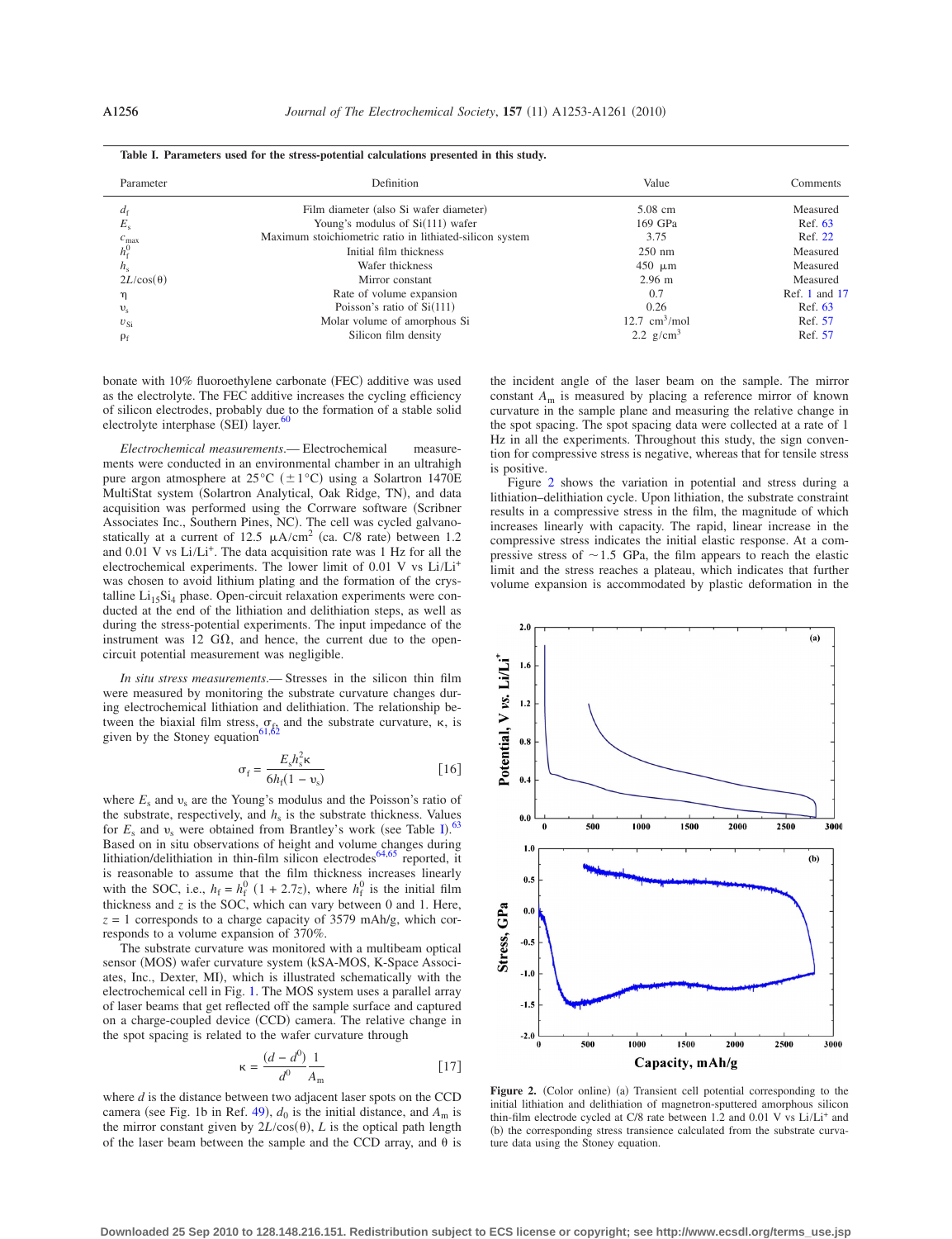<span id="page-4-0"></span>

**Figure 3.** (Color online) Representative current density, potential, and stress transience obtained from the stress-potential experiment in a lithiated-silicon electrode. These experiments were done on a silicon electrode lithiated to a capacity of 3441 mAh/g (SOC  $\approx$  0.9). The cutoff potential *(P)* for this experiment was 0.01 V vs Li/Li<sup>+</sup>, initial delithiation time  $(t_d)$  was 60 s, and the incremental increase in delithiation time  $(\delta_t)$  thereafter was 60 s for each delithiation experiment.

film. The flow stress is seen to generally decrease with lithiation. The actual stress magnitude could be somewhat different from the values mentioned above, offset by the initial residual stress induced during the sputtering process (which was not measured in this investigation). However, for the purposes of this study, as seen in Eq. [14,](#page-2-1) the relevant quantity is the stress change, not the absolute value of the stress.

Upon delithiation, the unloading (decrease in stress magnitude) is initially elastic; the stress reverses elastically until it reaches a tensile plateau, where the film begins to plastically deform in tension to accommodate further reduction in volume. Thus, the film undergoes repeated compressive and tensile plastic flow during successive lithiation–delithiation processes, respectively. When delithiation starts, because the unloading is elastic, it takes a very small change in the SOC for the stress to change from the compressive flow value to the tensile flow value, i.e., a stress change of more than 1 GPa occurs for a mere  $\sim$  2% change in SOC. In other words, by proceeding to delithiate in small increments, the stress can be changed by more than 1 GPa while keeping the SOC practically constant, which allows measurement of change in cell potential  $(\Delta E_o)$  as a function of the change in stress  $(\Delta \sigma)$  at an almost constant SOC. This is the basis for the measurements reported in this paper. Moreover, from the slope of the potential vs the SOC plot just preceding delithiation where the compressive stress is approximately constant), it is possible to correct the  $\Delta E$ <sub>o</sub> vs  $\Delta \sigma$  measurement for the small change in the SOC that occurs during the measurement.

*Coupled stress–potential*  $(\sigma-E_o)$  *measurements*.— At a given SOC, the stress-potential dependence in a lithiated-silicon electrode was measured as follows: The electrode was first lithiated to a desired SOC or potential, *P* (1.2  $\leq$  *P*  $\leq$  0.10 V vs Li/Li<sup>+</sup>), then delithiated for a small period of time,  $t<sub>d</sub>$ , followed by an open-circuit

potential relaxation for 1 h. From a mechanics standpoint, as discussed above, the delithiation step is equivalent to elastic unloading. During the hour-long open circuit, the potential relaxes, presumably toward its equilibrium value; similarly, the stress also relaxes toward a steady-state value. As can be seen from Figure [3,](#page-4-0) although the rates of relaxation of the potential and the stress become very small at the end of 1 h, true equilibrium may not be reached even after a long time because of the side reactions that continue even in the absence of external current. Hence, the steady-state value of the potential at the end of the hour-long open-circuit step are taken to be representative of the values predicted by Eq. [8](#page-1-3) for the system at that SOC. The potential measured is a mixed potential due to the presence of the SEI side reaction that occurs simultaneously with the lithiation/delithiation reaction. $43$  While this can be accounted for by correcting for the side reaction,  $38,43$  $38,43$  in this paper, our analysis deals with the changes in the potential as opposed to the absolute value, as described below, and hence, this correction is not necessary.

After the open-circuit relaxation step, the electrode was relithiated to the same initial potential *P* and delithiated for an incrementally larger duration than before, i.e., for a period  $(t_d + \delta_t)$ , followed by an hour-long open-circuit relaxation. The increase in delithiation time allows for incrementally larger elastic unloading thereby taking the electrode stress to a new value. This sequence of steps was repeated with progressively longer delithiation time, allowing the sample to relax toward a steady-state potential at several values of stress between the compressive and tensile flow stresses, resulting in a total stress change  $(\Delta \sigma)$  of over 1 GPa.

As noted above, progressive delithiation changes the film stress from compression to tension; the latter can lead to film cracking when the stress magnitude exceeds a critical value (the value of which is determined by the fracture toughness of the film, its thickness, and initial defect distribution). When the crack density is suf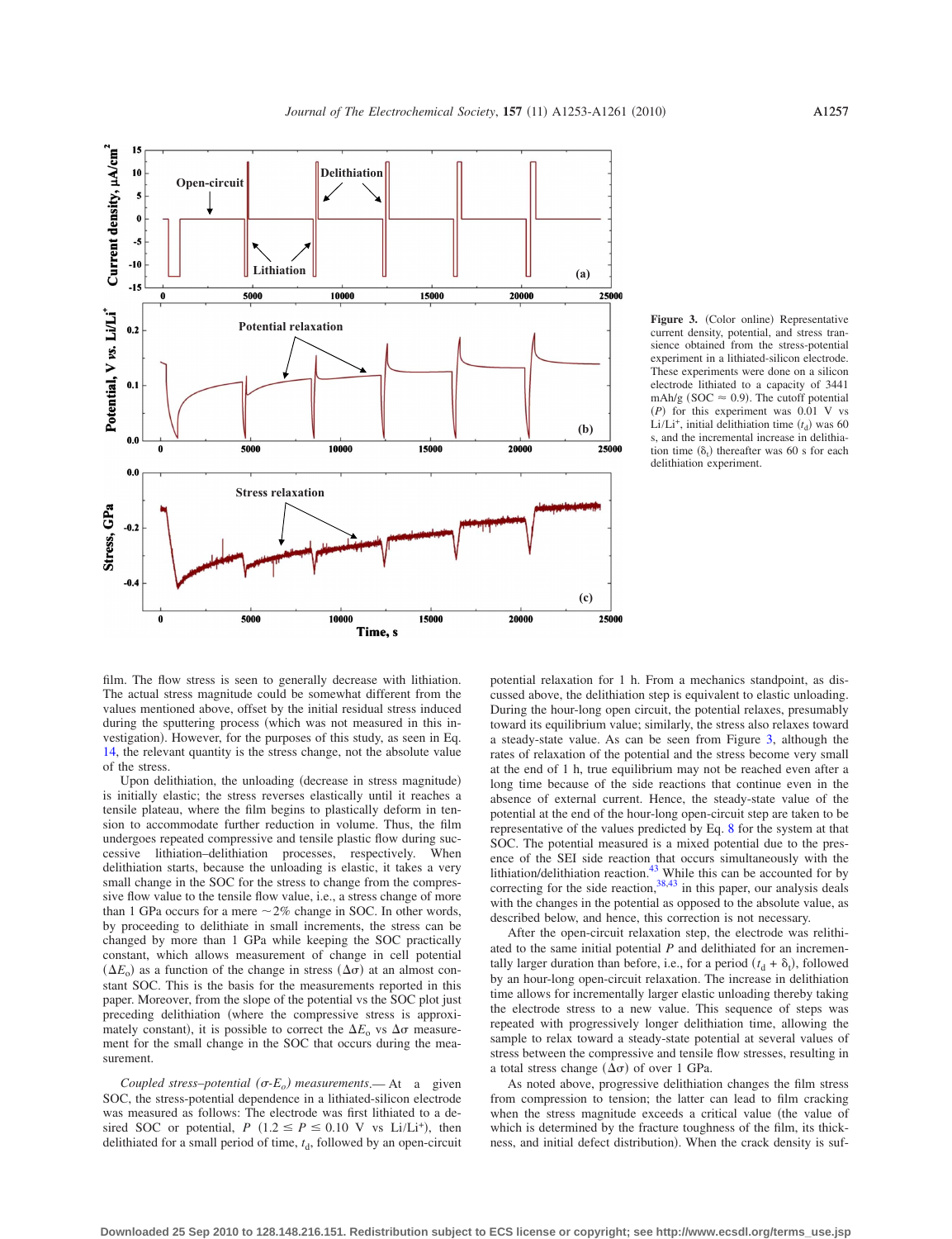ficiently high, the relation between the film stress and the substrate curvature should be corrected for the crack density. Hence, the coupling between the stress and potential is best measured during the first lithiation, when the stress is compressive and cracks do not form. During the later stage of the delithiation steps, when the stress is tensile and sufficiently high, cracks are likely to form and the procedure employed in this paper (which does not account for crack density) would not be exact in that regime. Hence, attention should be focused primarily on data corresponding to states of compressive stress.

## **Results and Discussion**

Figure [3a-c](#page-4-0) shows the history of current, potential, and stress during several delithiation–relithiation steps in a stress-potential experiment. At the end of the first few open-circuit steps, the potential and stress appear to be still evolving;<sup>37</sup> however, in the later steps, the rate of change at the end of open-circuit relaxation was negligible (Fig.  $3b$ ). For the sake of clarity, Fig.  $3$  shows only the first few delithiation–relithiation steps in a long sequence that spans a stress change of over 1 GPa. The measured potential  $E_0$  at the end of the 1 h relaxation period is plotted against the corresponding silicon electrode stress in Fig. [4a](#page-5-0) for three different experiments in which the initial capacity values are 463, 2393, and 3441 mAh/g. Also shown on the same plot are dotted lines with a slope of 62 mV/GPa, which is the value predicted by the analysis in the Chemical Potential of a Solid Solution Under Stress section. For a more direct comparison with Eq. [14,](#page-2-1) the potential change  $(\Delta E_o)$  is plotted as a function of the change in stress  $(\Delta \sigma)$  in Fig. [4b.](#page-5-0) The stress and potential changes are measured with respect to the initial values at which progressive delithiation begins (the figure also shows a dotted line also with a slope of  $62 \text{ mV/GPa}$ . The experimentally measured slopes corresponding to the three initial SOCs of 0.9, 0.67, and 0.13 are 110, 104, and 125 mV/GPa, respectively. These numbers indicate a significant coupling between the electrode stress and the electrochemical performance of the silicon electrodes, which needs to be taken into account in designing silicon-based electrodes and in evaluating their performance. It is encouraging that the predicted and measured values are of the same order of magnitude, although the former is 40–50% smaller than the latter. The agreement can be considered to be reasonable, given the limitations of the Larché and Cahn potential discussed in the Chemical Potential of a Solid Solution Under Stress section. The difference could also imply that the physics of the problem is not being captured fully by the Larché– Cahn potential.

As discussed in the previous section, the SOC changes by  $\sim$  1.5% between the beginning and the end of the incremental delithiation, whereas the stress varies by more than 1 GPa (ideally, the stress should be changed without changing the SOC). The measured potential change can be corrected for this small change in the SOC by examining the variation in the potential and the stress as a function of SOC just before the delithiation steps, as shown in Fig. [5.](#page-6-0) According to the analysis presented in the Chemical potential of a solid solution under stress section, Eq. [8](#page-1-3) and [9](#page-1-4) represent the variation in the potential due to change in Li concentration and stress in the silicon film. However, because the rate of change in stress at point C (where delithiation starts) is small (it can be seen from Fig. [2b](#page-3-1) that the stress changes are rather benign after the initial steep increase), the change in potential is essentially due to the change in the concentration term in Eq. [9.](#page-1-4) Just before point C, the change in potential with Li concentration can be approximated as being linear with a slope of  $-0.121$  mV/mAhg<sup>-1</sup>. For the case shown in Fig. [4,](#page-5-0) the cumulative change in the SOC during all delithiation steps is  $\sim$  50 mAh/g, which translates a potential change of  $\sim$  6 mV due to the change in SOC. The data shown in Fig. [4](#page-5-0) incorporates this correction. The correction is only  $\sim$  5% of the measured change in potential.

The *y*-intercept in Fig. [4a](#page-5-0) can be taken as a measure of the equilibrium potential of lithiated silicon at a state of zero stress; for the SOCs of 0.13, 0.67, and 0.9, the respective *y*-intercepts are

<span id="page-5-0"></span>

Figure 4. (Color online) (a) Potential and stress values at the end of the open-circuit potential relaxation period in the stress-potential experiments conducted at three different SOCs are shown along with linear fits (solid lines). Potential is corrected for the change in Li concentration due to the incremental delithiation steps in the stress-potential experiments. The dashed line for each SOC represents the Larché–Cahn potential centered around the *y*-intercept of the linear fit for that SOC. (b) Normalized potential and stress values at the end of the open-circuit potential relaxation period in the stresspotential experiments is shown with the Larché–Cahn potential (dashed line).

0.632, 0.32, and 0.15 V, all vs  $Li/Li^{+}$ . However, these values should be corrected for the initial residual stresses to arrive at true equilibrium potential that excludes stress effects, which will be pursued in future work.

The evolution of the potential reported in Fig. [3b](#page-4-0) can also be a consequence of a sluggish reaction,  $37,38$  $37,38$  which results in a large time constant to reach equilibrium combined with a side reaction that self-discharges the electrode and results in a mixed potential. Accordingly, the potential reported in Fig. [4a](#page-5-0) and [b](#page-5-0) would need to be corrected for this effect. However, the purpose of this paper is to illustrate the coupling between potential and stress, as we have demonstrated using theory and the experimental evidence. The coupling of these various effects is outside the scope of this paper and will be explored in the future. While the existence of stress-potential coupling has been demonstrated in thin-film geometry, such measurements have to be made on composite electrodes that are of relevance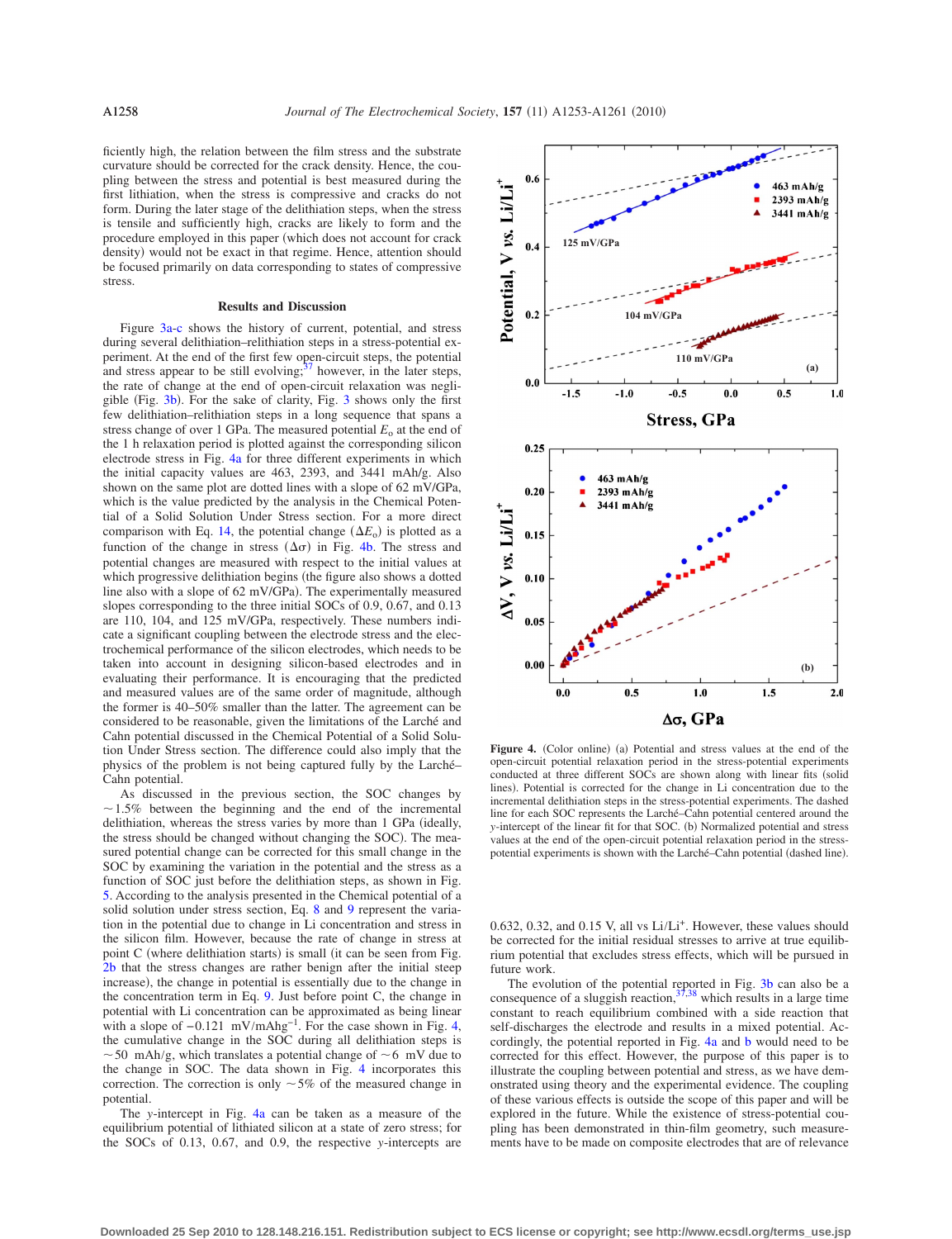<span id="page-6-0"></span>

**Figure 5.** (Color online) Potential vs time plot during lithiation: Incremental during lithiation: Incremental delithiation of silicon electrode. The electrode is lithiated continuously until point C, where the delithiation steps begin, as described in the text. The slope of the potential, SOC relation just before point C, is  $-0.121$  mV/mAh  $g^{-1}$ , which is used to correct for the change in SOC during the delithiation steps.

to the battery industry. In situ stress measurements on commercial battery electrodes are currently ongoing in our laboratory and results from these studies will be reported in the future.

The magnitude of the stress-potential coupling reported here has several implications. For example, using galvanostatic intermittent titration technique (GITT), Ryu et al.<sup>18</sup> and Baggetto et al.<sup>45</sup> have reported the equilibrium potential as a function of SOC for the lithiated-silicon system. Similar data have been reported by Ding et al. recently.<sup>66</sup> For every SOC value, they report two equilibrium potentials; one corresponding to lithiation direction and one corresponding to the delithiation direction. However, the interpretation of such data may have to consider the stress effect as well because, according to Eq. [8](#page-1-3) and [9,](#page-1-4) compressive and tensile stresses, respectively, lowers and raises the equilibrium potential vs SOC plot. Hence, the effect of stress may be important in interpreting the GITT measurement of equilibrium potential in lithiated-silicon electrodes. At a given SOC, the difference in the equilibrium potential values (corresponding to lithiation and delithiation) reported by Baggetto et al. varies from 280 at  $Li_{1.25}Si$  to 150 mV at  $Li_{3.5}Si$ . These values correspond to  $\sim$  50 to 60% of the total potential offset between lithiation and delithiation at a C/10 rate reported in their study. They hypothesized that the origin of the observed potential offset between lithiation and delithiation at a given SOC could be thermodynamic in nature. In addition to this hypothesis proposed by Baggetto et al. to explain different values of the equilibrium potential during lithiation and delithiation, the difference in stress between the two processes (which can be as high as 2 GPa as reported here and elsewhere)<sup>[49](#page-8-0)</sup> also possibly contributes to the difference.

The stress effect on the potential has implications in interpreting the potential hysteresis loops observed during the delithiation– lithiation cycles; the area of the loop represents the energy dissipation in each cycle. From the foregoing discussion, the potential offset exhibited by the lithiated silicon has two components: the overpotential required to drive a finite current and the stress effect. In other words, consider the equilibrium potential vs SOC relation for lithiated silicon in the absence of any stress, which also represents the result of a hypothetical measurement at an infinitesimally small current in an unconstrained Si film. However, during lithiation at a finite current (still stress-free), the measured potential vs SOC relation would be lower than the equilibrium relation by the overpotential required to drive the current. Similarly, during delithiation, the measured potential would be higher than the equilibrium value by the same overpotential. The area of the resulting hysteresis loop represents the energy dissipation due to polarization losses (i.e., the sum of kinetic, ohmic, and concentration overpotentials). Now, consider the lithiation of a thin film on a substrate in our experiment, which develops compressive stress. From Eq. [9,](#page-1-4) the compressive stress lowers the potential  $(Eq. 14)$  $(Eq. 14)$  $(Eq. 14)$ . During the delithiation, because the stress is tensile, the potential is raised above the equilibrium value by an amount determined by the magnitude of the tensile stress. Thus, the combination of compressive and tensile stresses during lithiation and delithiation, respectively, makes an additional contribution to the area of the hysteresis loop, which represents the mechanical energy dissipation due to plastic deformation of lithiated silicon in both halves of the cycle. If the electrode deformation were

purely elastic, the measured potential would still deviate from the equilibrium value, but there would be no contribution to the hysteresis loop from the stress effect; lithiation and delithiation in that case would represent loading and unloading along the same stress path. In experiments reported earlier, $49$  the energy dissipation due to plastic deformation of lithiated silicon can be comparable to the polarization losses. Eliminating the mechanical dissipation would result in an equivalent improvement of energy efficiency of the system. Hence, stress considerations suggest that silicon electrodes should be designed to minimize or eliminate plastic deformation.

Electrode stress has implications for the maximum realizable charge/discharge capacity as well, very similar to the way in which the kinetic overpotential and ohmic drop affect these capacities. As discussed above, a compressive stress of  $\sim$  1 GPa depresses the potential of the silicon electrode by more than 60 mV, and a tensile stress of  $\sim$  1 GPa elevates it by a similar value. As a result, during lithiation, the lower cutoff potential (typically set at  $10 \text{ mV}$  vs  $Li/Li^{+}$ ) is reached at a lower value of SOC. Most of the lithiation takes place below a potential of 500 mV; the displacement of the potential curve due to stress is a significant fraction of 500 mV; hence, the reduction in the charge capacity at the lower cutoff potential can be substantial. Similarly, during delithiation, the upper cutoff potential is usually set at 1.2 V vs Li/Li<sup>+</sup>; because of the tensile stress during delithiation, which elevates the potential, the upper cutoff potential is reached at a higher SOC, resulting in a reduction in the maximum realizable discharge capacity. Thus, silicon electrode designs that minimize or eliminate stresses have the additional advantage that their charge/discharge capacities are higher (i.e., increased electrode utilization) at higher rates.

## **Conclusions**

A thermodynamic argument based on the Larché–Cahn chemical potential is made to demonstrate the existence of stress–potential dependence in a lithiated-silicon system. From the known properties of silicon, it is estimated that the ratio of potential change to stress change would be  $\sim 62 \, \text{mV/GPa}$ . An experimental investigation has been carried out in which the stress dependence of the potential was measured at three different SOCs, and the ratio of potential change to stress change was measured to be in the range of 100–125 mV/ GPa, which can be considered to be a reasonable agreement, considering the limitations of the Larché–Cahn potential. It is also likely that the difference between the experimental measurements and the thermodynamic prediction is a consequence of treating the lithiated silicon as a simple amorphous solid solution during lithiation and delithiation, which may not be a true representation of the actual changes in the material and its structure; these issues requires further study. The measured potential shift due to stress is a significant fraction of the average lithiation potential; hence, stress in silicon electrodes can influence their charge/discharge capacity, energy dissipation due to plastic deformation, and interpretation of GITT measurements of equilibrium potential.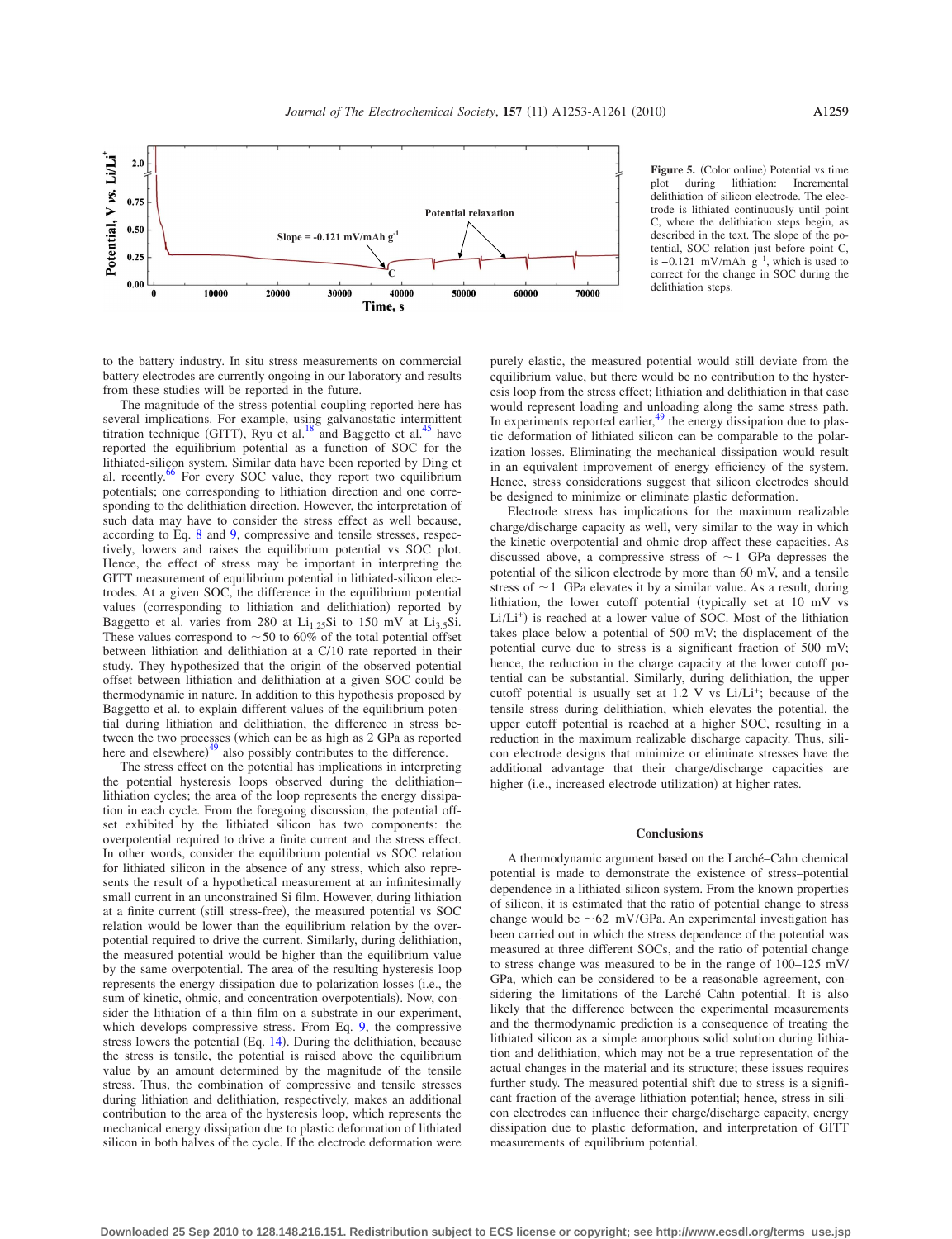#### **Acknowledgments**

The authors gratefully acknowledge support to this work by the Materials Research, Science and Engineering Center (MRSEC) sponsored by the United States National Science Foundation under contract no. DMR0520651, and by the Rhode Island Science and Technology Advisory Council under grant no. RIRA 2010-26. V.S. gratefully acknowledges support from the Assistant Secretary for Energy Efficiency, United States Department of Energy, under contract no. DE-AC02-05CH11231. The authors thank Celgard Inc. for providing high rate separator samples.

*Brown University assisted in meeting the publication costs of this article.*

# **List of Symbols**

- *A*<sup>m</sup> mirror constant, m
- *c*<sup>0</sup> reference concentration of Li
- *c* concentration of Li; ratio of the number of Li atoms to that of Si in a unit volume
- *c*<sup>e</sup> concentration of electrons in Si
- $c_{e_0}$  reference concentration of electrons in Si<br>*d* distance between adiacent laser spots on 1
- distance between adjacent laser spots on the CCD camera
- $d_f$  diameter of the silicon film, m<br> $d^0$  initial distance between adjacen
- initial distance between adjacent laser spots on the CCD camera
- electron *E* elastic modulus, GPa
- 
- $E_0$  equilibrium potential of Li/Si half-cell, V<br> $F'$  potential difference between Si and electric
- *E'* potential difference between Si and electrolyte ( $\varphi_{Si} \varphi_{elyte}$ ), V " potential difference between electrolyte and Li  $(\varphi_{\text{elyte}} - \varphi_{\text{Li}})$ , V
- *E*- $E^*$  biaxial modulus  $E/(1 - v)$ , GPa
- *E*<sup>s</sup> Young's modulus of the silicon wafer substrate, GPa
- *F* Faraday's constant, 96,485 C mol−1
- $h_f$  film thickness, m
- substrate thickness, m
- $h_{\epsilon}^{0}$ initial film thickness, m
- 
- *L* optical path length of the laser beam<br>*m* concentration of  $Li^+$  in electrolyte concentration of Li<sup>+</sup> in electrolyte
- $m_0$  reference concentration of  $Li^+$  in electrolyte
- *P* cutoff potential vs Li/Li<sup>+</sup> in the stress-potential experiment, V<br>*R* universal gas constant 8.314 I mol<sup>-1</sup> K<sup>-1</sup>
- *R* universal gas constant, 8.314 J mol−1 K−1
- $t_d$  delithiation time in the stress-potential experiment, s<br> $T$  absolute temperature. K absolute temperature, K
- *s*ijkl compliance tensor
- $v_{\text{Si}}$  molar volume of Si, m<sup>3</sup> mol<sup>-1</sup>
- *z* SOC
- *z*<sub>e</sub> SOC at the end of elastic range
- *z*<sup>i</sup> valence of species i

#### Greek

- $\beta_{ijkl}$  rate of change of compliance tensor with Li concentration, *ds*ijkl/*dc*
- $\gamma_1$ activity coefficient of Li in Si
- $\gamma_2$ activity coefficient of Li<sup>+</sup> in the electrolyte
- $\gamma_3$  $\gamma_3$  activity coefficient of electrons in Si<br>  $\delta_{ii}$  Kronecker delta
- $\delta_{ij}$  Kronecker delta<br> $\delta_{ij}$  incremental delit
- incremental delithiation time in the stress-potential experiments, s
- $\varepsilon_{ij}$  strain tensor<br>  $\eta$  rate of chang  $\eta$  rate of change of volumetric strain of Li<sub>x</sub>Si,  $d\epsilon_v^c/dc$
- $\theta$  incident angle of the laser beam on the substrate
- substrate curvature, m−1
- $\mu_{Li}$  chemical potential of Li
- $\tilde{\mu}$ <sub>i</sub> electrochemical potential of species i
- $\mu_{e^-}^0$ reference chemical potential of electrons in Si
- reference chemical potential of Li
- $\mu_{\rm Li}^0$
- equibiaxial stress, GPa
- $\sigma_f$  equibiaxial film stress, GPa
- $\sigma_{ij}$  stress tensor  $\upsilon$ Poisson's ratio
- $\varphi_I$  electric potential of phase I
- Subscripts
- 0 reference
- elyte electrolyte
- film Li lithium
	- s substrate
		-

#### **Superscripts**

#### c concentration, compositional

- e elastic
- p plastic

#### **References**

- 1. M. N. Obrovac and L. Christensen, *Electrochem. Solid-State Lett.*, 7, A93 (2004).
- 2. J. Li and J. R. Dahn, *J. Electrochem. Soc.*, **154**, A156 (2007).<br>3. J.-M. Tarascon and M. Armand. *Nature (London)*. **414**, 359 (2007).
- J.-M. Tarascon and M. Armand, *Nature (London)*, 414, 359 (2001).
- <span id="page-7-1"></span><span id="page-7-0"></span>4. V. A. Sethuraman, L. J. Hardwick, V. Srinivasan, and R. Kostecki, *J. Power Sources*, **195**, 3655 (2010).
- <span id="page-7-3"></span><span id="page-7-2"></span>5. U. Kasavajjula, C. Wang, and A. J. Appleby, *J. Power Sources*, **163**, 1003 2007. 6. C. K. Chan, H. Peng, G. Liu, K. McIlwrath, X. F. Zhang, R. A. Huggins, and Y.
- Cui, Nat. Nanotechnol., 3, 31 (2008).
- 7. B. Gao, S. Sinha, L. Fleming, and O. Zhou, *Adv. Mater.*, **13**, 816 2001.
- <span id="page-7-4"></span>8. K. Peng, J. Jie, W. Zhang, and S.-T. Lee, *Appl. Phys. Lett.*, 93, 033105 (2008).
- <span id="page-7-5"></span>9. M. Green, E. Fielder, B. Scrosati, M. Wachtler, and J. S. Moreno, *Electrochem. Solid-State Lett.*, **6**, A75 (2003).
- 10. S. Bourderau, T. Brousse, and D. M. Schleich, *J. Power Sources*, **81–82**, 233  $(1999)$ .
- <span id="page-7-7"></span><span id="page-7-6"></span>11. A. Netz, R. A. Huggins, and W. Weppner, *J. Power Sources*, **119–121**, 95 2003. 12. J. P. Maranchi, A. F. Hepp, and P. N. Kumta, *Electrochem. Solid-State Lett.*, **6**,
- A198 (2003). 13. V. Baranchugov, E. Markevich, E. Pollak, G. Salitra, and D. Aurbach, *Electrochem.*
- <span id="page-7-24"></span>*Commun.*, 9, 796 (2007). 14. P. Limthongkul, Y.-I. Jang, N. J. Dudney, and Y.-M. Chiang, *Acta Mater.*, **51**, 1103  $(2003).$
- 15. B. Bang, M.-H. Kim, H.-S. Moon, Y.-K. Lee, and J.-W. Park, *J. Power Sources*, **156**, 604 (2006).
- <span id="page-7-8"></span>16. J. Graetz, C. C. Ahn, R. Yazami, and B. Fultz, *Electrochem. Solid-State Lett.*, **6**, A194 (2003).
- 17. M. N. Obrovac and L. J. Krause, *J. Electrochem. Soc.*, **154**, A103 (2007).
- <span id="page-7-9"></span>18. J. H. Ryu, J. W. Kim, Y.-E. Sung, and S. M. Oh, *Electrochem. Solid-State Lett.*, **7**, A306 (2004).
- <span id="page-7-10"></span>19. B. A. Boukamp, G. C. Lesh, and R. A. Huggins, *J. Electrochem. Soc.*, **128**, 725  $(1981).$
- <span id="page-7-12"></span><span id="page-7-11"></span>20. W.-R. Liu, M.-H. Yang, H.-C. Wu, S. M. Chiao, and N.-L. Wu, *Electrochem. Solid-State Lett.*, **8**, A100 (2005).
- 21. N. Dimov and M. Yoshio, *J. Power Sources*, 174, 607 (2007).
- 22. M. N. Obrovac, L. Christensen, D. B. Le, and J. R. Dahn, *J. Electrochem. Soc.*, **154.** A849 (2007).
- <span id="page-7-13"></span>23. L. Y. Beaulieu, K. C. Hewitt, R. L. Turner, A. Bonakdarpour, A. A. Abdo, L. Christensen, K. W. Eberman, L. J. Krause, and J. R. Dahn, *J. Electrochem. Soc.*, **150**, A149 (2003).
- <span id="page-7-14"></span>24. C.-H. Doh, N. Kalaiselvi, C.-W. Park, B. S. Jin, S.-I. Moon, and M.-S. Yun, *Electrochem. Commun.*, **6**, 965 (2004).
- 25. H. Dong, R. X. Feng, X. P. Ai, Y. L. Cao, and H. X. Yang, *Electrochim. Acta*, **49**, 5217 (2004).
- 26. H. Dong, X. P. Ai, and H. X. Yang, *Electrochem. Commun.*, **5**, 952 (2003). 27. S.-J. Lee, H.-Y. Lee, H.-K. Baik, and S.-M. Lee, *J. Power Sources*, **119–121**, 113
- $(2003)$ 28. M. K. Datta and P. N. Kumta, *J. Power Sources*, **158**, 557 (2006).
- <span id="page-7-15"></span>29. M. K. Datta and P. N. Kumta, *J. Power Sources*, 165, 368 (2007).
- 30. N. Dimov, S. Kugino, and M. Yoshio, *Electrochim. Acta*, **48**, 1579 2003.
- <span id="page-7-16"></span>31. N. Dimov, K. Fukuda, T. Umeno, S. Kugino, and M. Yoshio, *J. Power Sources*, 114, 88 (2003).
- 32. N. Dimov, S. Kugino, and M. Yoshio, *J. Power Sources*, **136**, 108 2004.
- 33. T. Hasegawa, S. R. Mukai, Y. Shirato, and H. Tamon, *Carbon*, **42**, 2573 2004.
- 34. M. Holzapfel, H. Buqa, W. Scheifele, P. Novák, and F.-M. Petrat, *Chem. Commun. (Cambridge)*, **2005**, 1566.
- 35. Panasonic's New Li-ion Batteries Use Si Anode for 30% Higher Capacity, Nikkei Electronics Asia, March 2010.
- <span id="page-7-17"></span>36. K. Yasuda, in *Fifth International Symposium on Large Lithium-Ion Battery Technology and Applications* (2009).
- <span id="page-7-19"></span><span id="page-7-18"></span>37. V. Srinivasan, V. A. Sethuraman, and J. Newman, Abstract 607, The Electrochemical Society Meeting Abstracts, Vol. 802, Honolulu, HI, Oct 12–17, 2008. 38. V. Srinivasan, V. Sethuraman, and J. Newman, United States Department of En-

<span id="page-7-29"></span><span id="page-7-20"></span>39. V.A. Sethuraman, V. Srinivasan, and J. Newman, *J. Electrochem. Soc.*, To be sub-

40. S. Ohara, J. Suzuki, K. Sekine, and T. Takamura, *Electrochemistry (Tokyo, Jpn.)*,

<span id="page-7-21"></span>41. W.-R. Liu, Z.-Z. Guo, W.-S. Young, D.-T. Shieh, H.-C. Wu, M.-H. Yang, and N.-L.

<span id="page-7-26"></span><span id="page-7-25"></span>44. V. A. Sethuraman, V. Srinivasan, and J. Newman, Abstract 1189, The Electrochemical Society Meeting Abstracts, Vol. 802, Honolulu, HI, Oct 12–17, 2008. 45. L. Baggetto, R. A. H. Niessen, F. Roozeboom, and P. H. L. Notten, *Adv. Funct.*

<span id="page-7-23"></span><span id="page-7-22"></span>42. T. D. Hatchard and J. R. Dahn, *J. Electrochem. Soc.*, **151**, A838 (2004) 43. V. Srinivasan, J. W. Weidner, and J. Newman, *J. Electrochem. Soc.*, **148**, A969

<span id="page-7-32"></span><span id="page-7-31"></span><span id="page-7-30"></span><span id="page-7-28"></span><span id="page-7-27"></span>46. V. L. Chevrier and J. R. Dahn, *J. Electrochem. Soc.*, **156**, A454 2009. 47. J. Christensen and J. Newman, *J. Solid State Electrochem.*, **10**, 293 (2006). 48. J. Christensen and J. Newman, *J. Electrochem. Soc.*, **153**, A1019 2006.

Feb 28, 2008.

**71**, 1126 (2003).

*Mater.*, **18**, 1057 (2008).

Wu, *J. Power Sources*, 140, 139 (2005).

mitted.

 $(2001)$ .

**Downloaded 25 Sep 2010 to 128.148.216.151. Redistribution subject to ECS license or copyright; see http://www.ecsdl.org/terms\_use.jsp**

ergy, Office of Vehicle Technologies Annual Merit Review, Bethesda, Maryland,